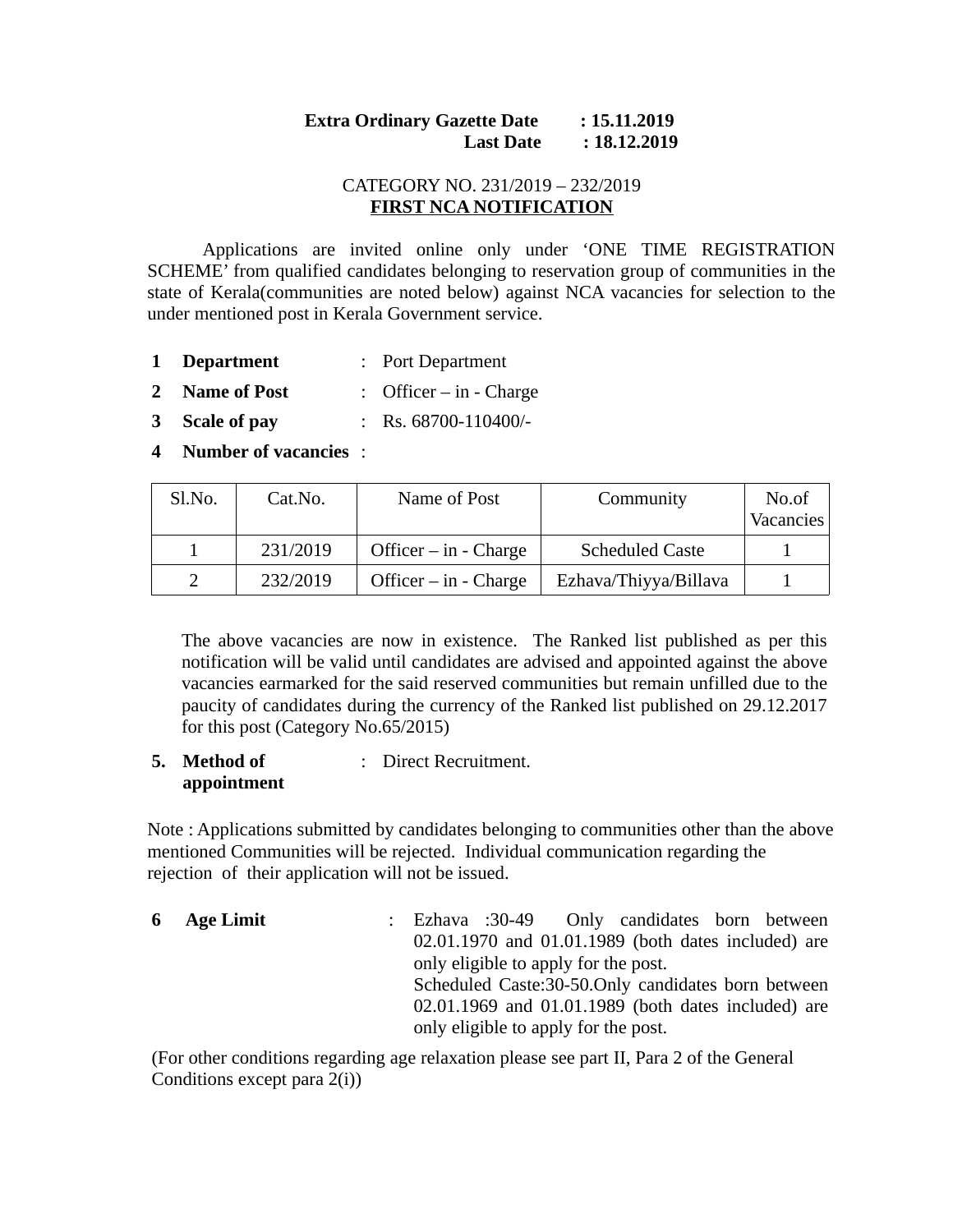In the case of difference in original Caste/Community claimed in the application and that entered in SSLC book, the candidate shall produce a gazette notification in this regard, along with Non-Creamy layer certificate/Community certificate at the time of certificate verification.

#### **7. Qualifications** :

a. Certificate of Competency as Home Trade Master, issued by the Ministry of Transport with experience as Mate for not less than two years.

#### **OR** Service Service Service Service Service Service Service Service Service Service Service Service Service Service Service Service Service Service Service Service Service Service Service Service Service Service Service S

b. Certificate of competency as Home trade Mate, issued under the Merchant shipping Act 1958 with experience as Mate for not less than three years.

#### **OR** Service Service Service Service Service Service Service Service Service Service Service Service Service Service Service Service Service Service Service Service Service Service Service Service Service Service Service S

c. Certificate of competency as Second Class Master, issued under Inland Steam Vessels Act 1917, with three years experience as Third Officer or Junior Officer or its equivalent in Dredgers.

**Note:**1. Rule 10(a)(ii) of Part II KS & SSR is applicable.

 2. The appointment of those holding certificate of Competency as Mate or as second Class Master under Inland Steam Vassels Act will be subject to the condition that proper dispensation is granted by Mercantile Marine Department wherever necessary.

 3. Applications of candidates who have claimed qualifications equivalent to those prescribed in the Gazatte notification for the post will be considered equivalent only if they produce Government order to prove equivalency at the time of verification.

 4. Qualification of experience prescribed shall not apply in the case of SC candidate for direct recruitment. The candidate so recruited shall acquire the experience qualification after recruitment.

 5. The experience should be one acquired after the acquisition of the basic qualification.

6. The Experience certificate should be in the following format.

### FORM OF EXPERIENCE CERTIFICATE

Name of Firm (Company/Corporation/Govt. Department/Co-operative institution etc. **:** Registration No. (SS I Registration or any other registration Number) and date of registration **:**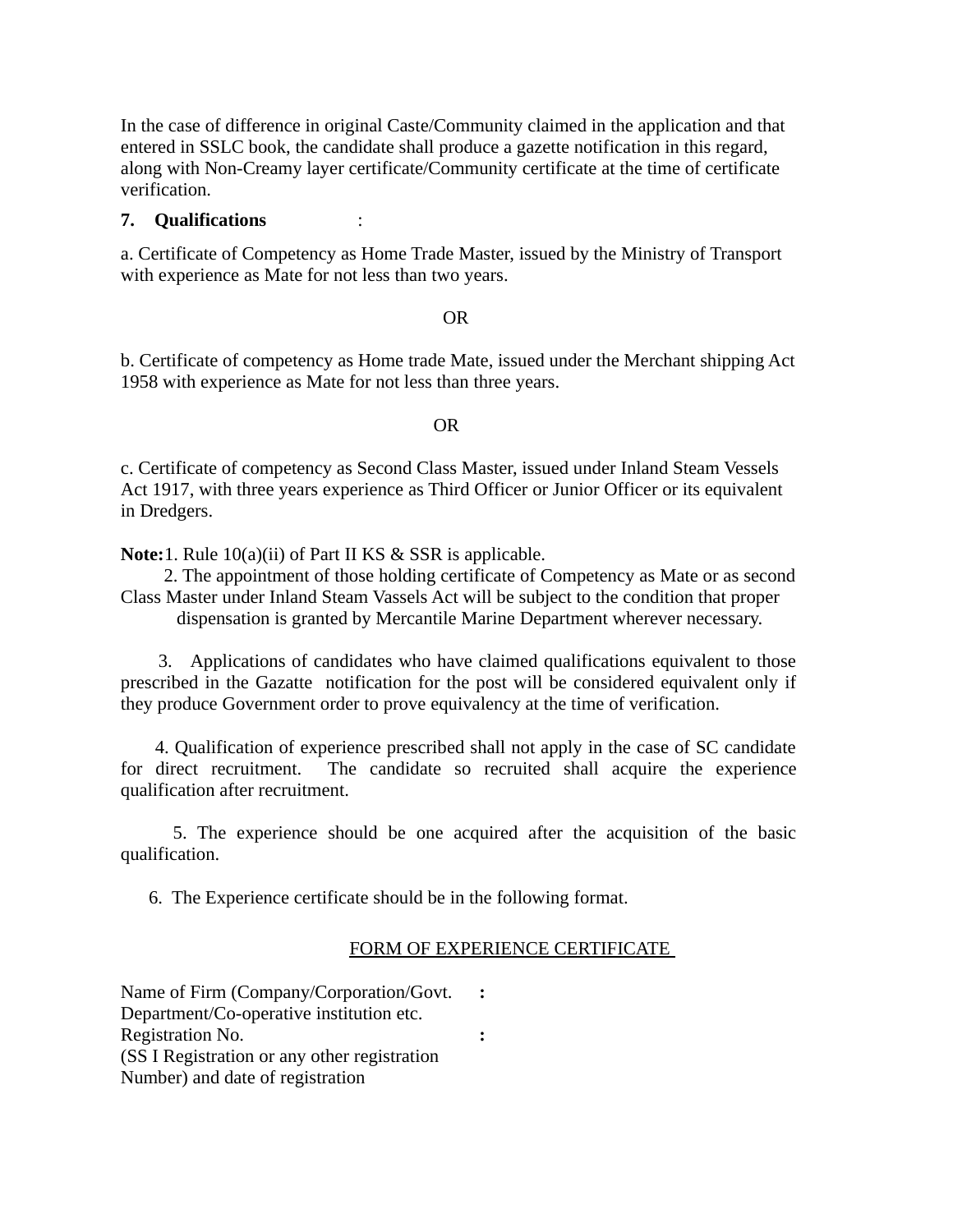Authority issued Registration **:**

 Issued to ………………….……………………………(here enter the name and address) This is to certify that the above mentioned person has worked/has been working in this Institution as …………………………………………………………………..(here enter the name of post holding or held) as Regular worker/Temporary worker/Apprentice/Trainee/Casual Labourer (Strike off whichever is not applicable) on Rs ………………….per day/per mensem for a period of …………… ………..years……….months…………days from …………………to………………..

Signature with date

 Name And Designation of the Issuing Authority with name of the Institution

Place: Date :

(Office Seal )

### **Certificate**

 Certified that Sri/Smt……………………………………………………………. mentioned in the above experience certificate has actually worked/is working as ........ ……………………………………………………..(specify the nature of employment)in the above institution during the period mentioned therein as per the entry in the above Register ………………………(Name of Register to be specified) maintained by the employer as per the provisions of the ………………….Act(Name of Act/Rules to be specified)

 I am the authorized person responsible to inspect the Registers kept by the employer as per the provisions of the Act/Rules …………………….of the State/Central Government.

> Signature with date, Name of Attesting Officer with Designation and Name of Office who is the notified enforcement officer as per Act and Rules.

Place: Date:

**(Seal of Office)**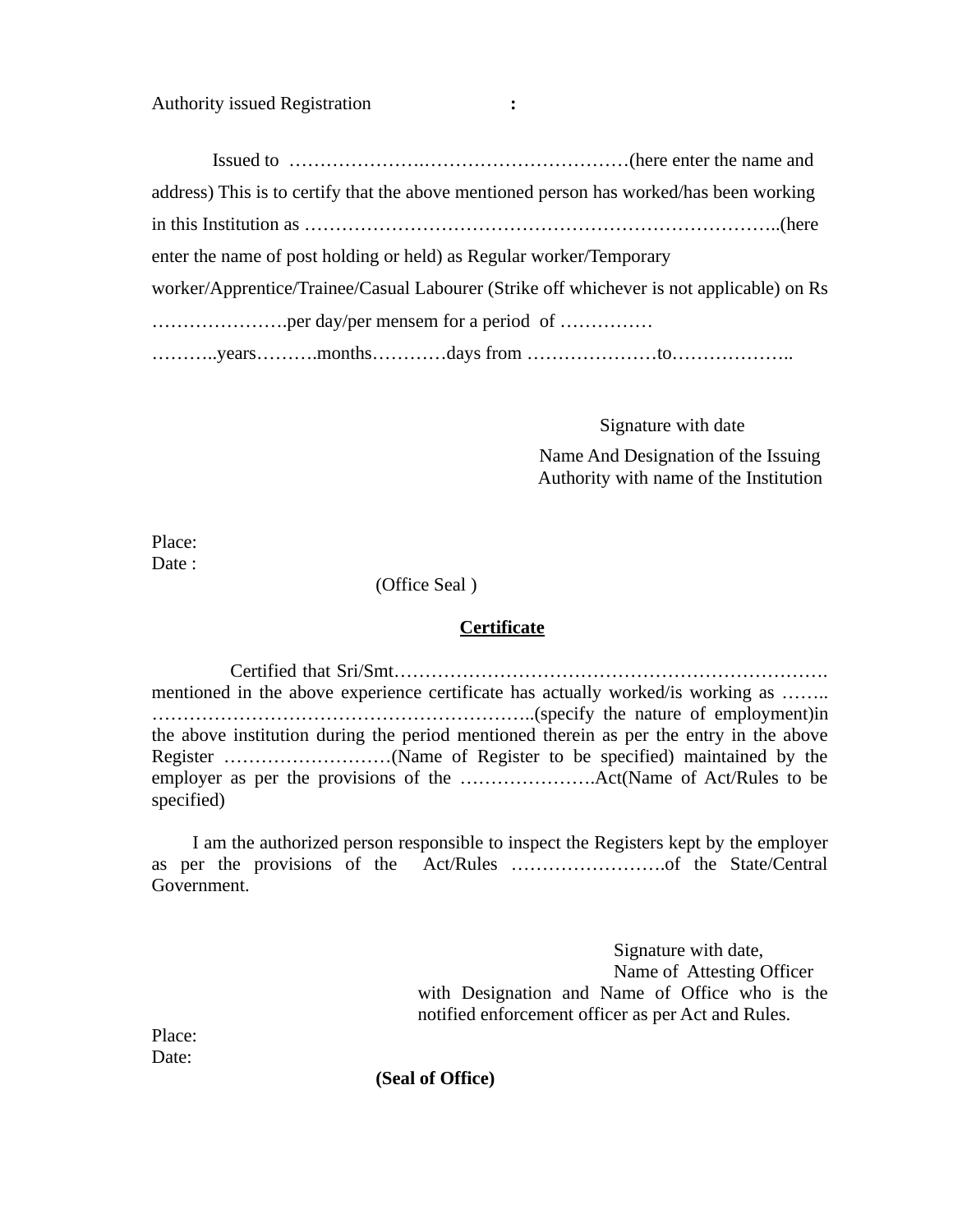All Experience Certificate shall be duly certified by the concerned Controlling Officer/Head of Office of the Government. The genuiness of the Certificate shall be subjected to verification and legal action will be taken against those who issue and produce bogus Certificate.

 Candidates who claim experience should obtain experience Certificate in the above format and should enter details in their profile regarding experience (Certificate Number, Date, Name of Post, period, Issuing authority, name of institution etc.)and upload scanned image of the same before submitting application. Candidates should produce the Certificate before the Commission as and when asked for the same.

## **8.Probation :**

Every person appointed to the post shall from the date on which he joins duty be on probation for a total period of two years on duty within a continuous period of three years.

**9.Test:**Every person appointed to the post shall within the period of probation, pass the Account Test for Executive Officers of the Kerala State and the Kerala PWD Test unless he has previously passed the two tests.

## **10 Mode of Submitting applications**:

(a) Candidates must register as per "ONE TIME REGISTRATION" with the Official website of Kerala Public Service Commission www.keralapsc.gov.inbefore applying for the post. Candidates who have registered can apply by logging on to their profile using their User-ID and Password. Candidates must click on the '**Apply now**' button of the respective posts in the Notification Link to apply for a post. The Photograph uploaded should be one taken after 31/12/2010. Name of the candidate and the date of taking photograph should be printed legibly at the bottom portion. The photograph once uploaded meeting all requirements shall be valid for 10 years from the date of uploading. There is no change in other instructions regarding the uploading of photographs. No application fee is required. Candidates shall take a printout of the application by clicking the link **Registration Card** in their profile. Candidates are responsible for the correctness of the personal information and secrecy of password. Before the final submission of the application on the profile, candidates must ensure correctness of the information in their profile. They must quote User-ID for further communication with the Commission. Application submitted is provisional and cannot be deleted or altered after submission. The applications will be summarily rejected if non compliance with the notification is found in due course of processing. Documents to prove qualification, experience, age, community etc have to be produced as and when called for.

(b)If Written/OMR/Online Test is conducted as part of this selection, Admission Ticket for eligible candidates will be made available in their Profile for One Time Registration and the date of downloading will be included in the Examination Calendar. Candidates can download Admission Ticket for 15 days from this date. Candidates who have downloaded the Admission Ticket will alone be permitted to attend the examination.

(c) If a Written/OMR/Online Test is conducted as part of this selection, candidates shall submit a confirmation for writing the examination through their One Time